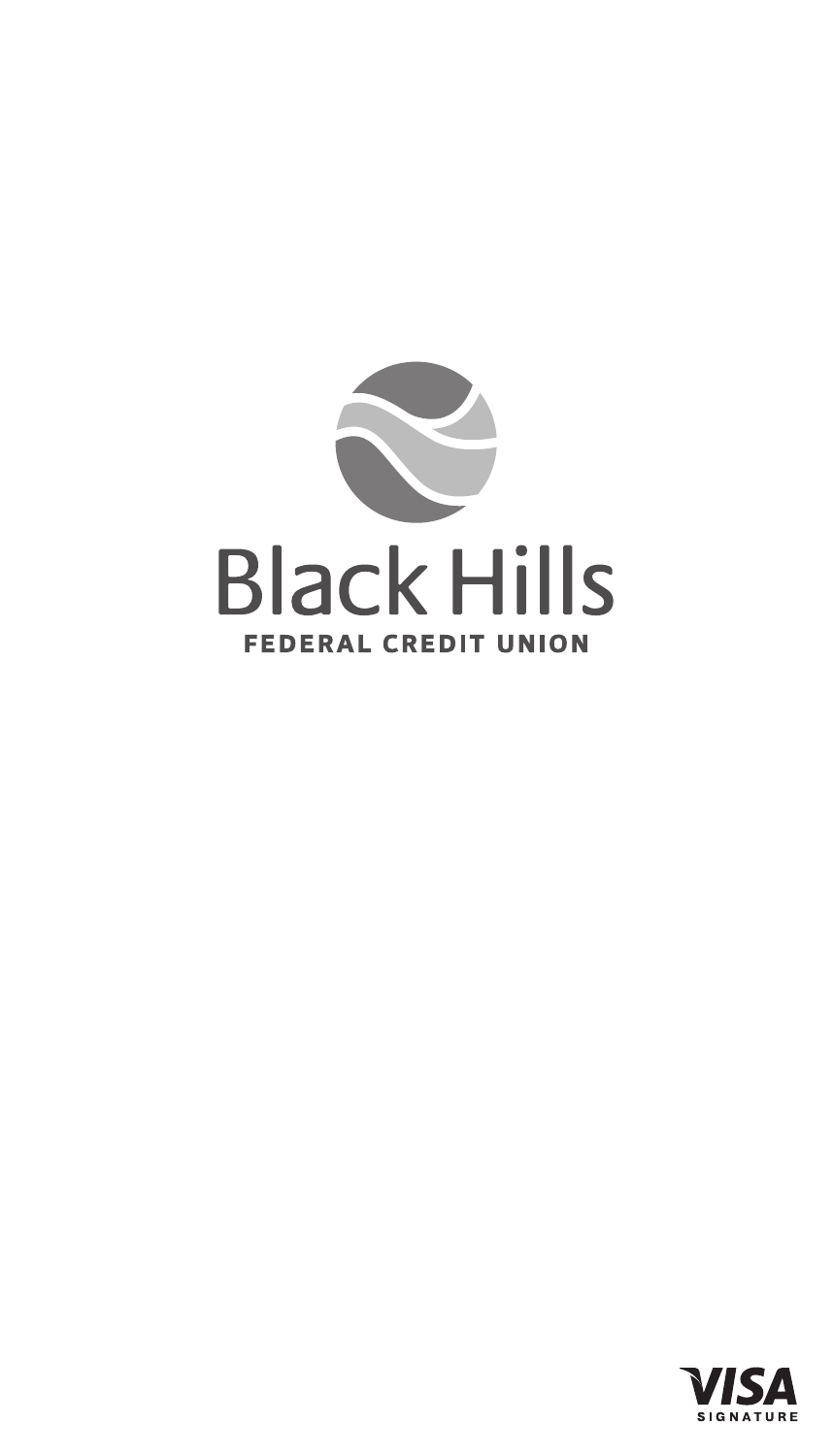## VISA SIGNATURE PERKS

Simply by being a Visa Signature® cardholder, you now have access to a wide range of special offers and perks developed entirely for you. You'll have instant savings on merchandise, entertainment, travel, lodging, spas, upgrades, and more. All of these are yours to explore and enjoy! The complete and updated list of offers can be found at visa.com/signature.

## VISA CONCIERGE SERVICE

This service provides Visa Signature cardholders access to Visa Signature Concierge\* services online or by calling and speaking with a representative 24 hours a day, seven days a week, for help with travel planning and reservations, restaurant recommendations and reservations, and event tickets. The actual costs of services or goods purchased are then billed to the cardholder's Visa Signature card. Call 1-800-953-7392 or call collect outside the U.S. at 630-350-4551.

### AUTO RENTAL COLLISION DAMAGE WAIVER\*

This service offers Visa Signature cardholders coverage for damage due to collision or theft, up to the actual cash value of most rental cars.

## \$1,000,000 TRAVEL ACCIDENT INSURANCE\*

When you use your Visa Signature card to purchase travel fare on any licensed carrier — plane, train, ship, bus, or taxi — you have up to \$1,000,000 of accidental death or dismemberment protection.

## ROADSIDE DISPATCH\*

Brings you the peace of mind offered by a 24/7 on-demand referral dispatch network that provides emergency roadside assistance, towing and locksmith services whenever you need them. Charges are conveniently billed to your Visa Signature card. For more details, call toll-free 1-800-847-2869.

## PERSONAL ID THEFT\*

You can receive assistance and monetary reimbursement up a maximum of \$2,500 for covered costs, like lost wages and legal fees, incurred to correct a Covered Stolen Identity Event. Identity theft is the criminal use of a person's identity obtained through their social security number, credit card numbers, or other forms of identification. For identity theft victim assistance, Call 866-679-5660.

BHFCU Visa Signature Rewards cardholders are responsible for the payment of any and all charges associated with any \*goods, services, reservations or bookings purchased or arranged by the Visa Signature Concierge on cardholders' behalf. Any such purchases or arrangements are solely between the cardholder and the respective merchant, and Visa is not a party to the transaction. All goods and services subject to availability. See full terms of service at visasignatureconcierge.com.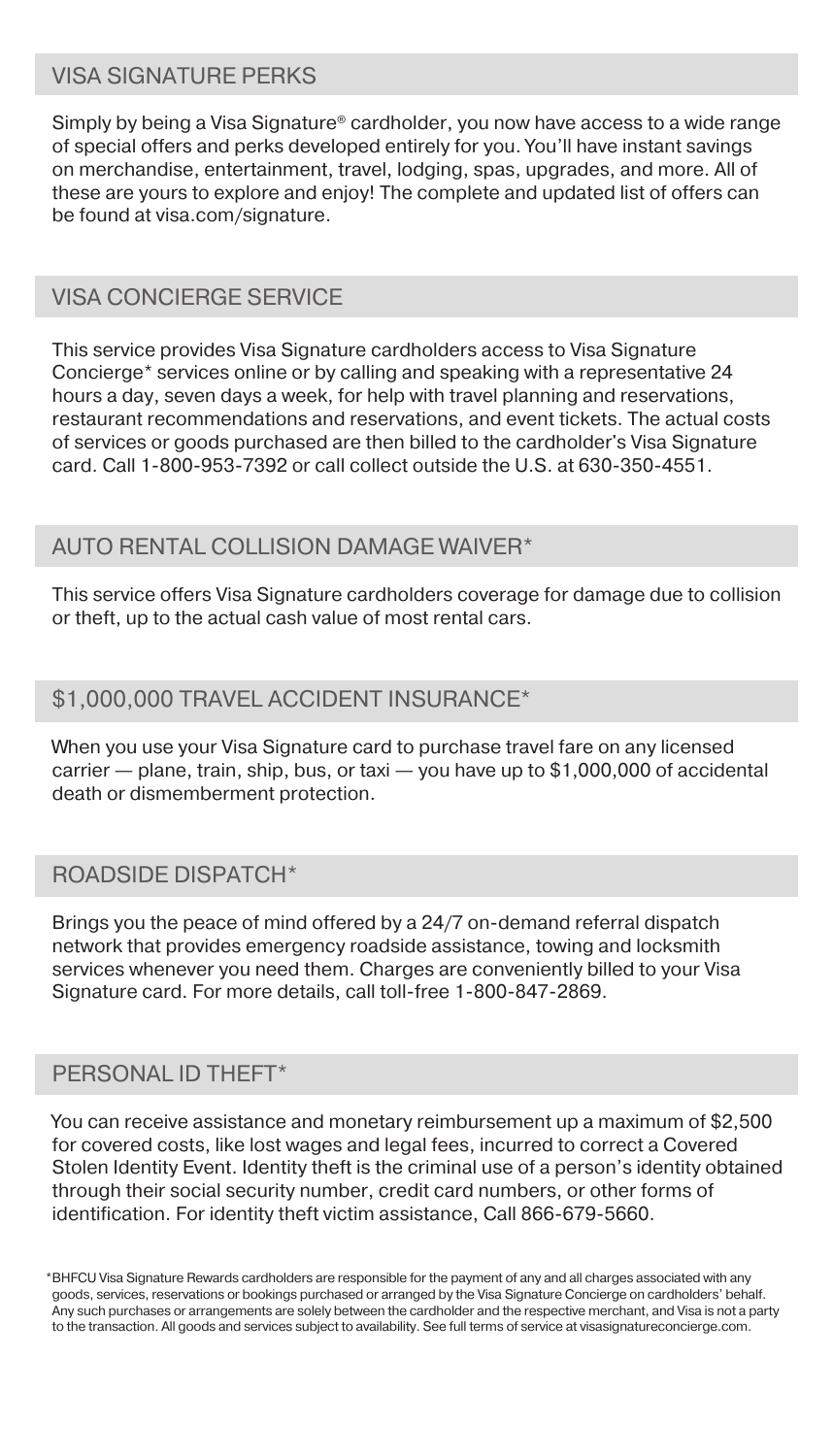



**Your Guide to Benefit describes the benefit in effect as of 8/1/16.**  Benefit information in this guide replaces any prior benefit information you may have received. Please read and retain for your records. Your eligibility is determined by your financial institution.

# Travel Accident Insurance

*For questions about your account, balance, or rewards points please call the customer service number on your Visa card statement.*

## Benefit Information

#### **Principal Sum: 1,000,000**

THIS IS AN ACCIDENTAL DEATH AND DISMEMBERMENT ONLY POLICY AND DOES NOT PAY BENEFITS FOR LOSS FROM SICKNESS.

*This Description of Coverage is provided to all eligible* VISA Credit Card *cardholders and replaces any and all Descriptions of Coverage previously issued to the insured with respect to insurance described herein.*

#### **Eligibility and Period of Coverage**

As a VISA Credit Card cardholder, you are covered beginning on **08/01/2016** or the date your credit card is issued, whichever is later.

You and your dependents<sup>1</sup> become covered automatically when the entire Common Carrier fare is charged to your covered VISA Credit Card card account ("Covered Persons"). It is not necessary to notify the financial institution, the Insurance Company, or the Plan Administrator when tickets are purchased. Coverage ends when the policy is terminated.

#### **Benefits**

Subject to the terms and conditions, if a Covered Person's accidental bodily Injury occurs while on a Covered Trip and results in any of the following Losses within one (1) year after the date of the accident, the Insurance Company will pay the following percentage of the Principal Sum for accidental Loss of:

In no event will multiple charge cards obligate the Insurance Company in excess of the stated benefit for any one Loss sustained by a Covered Person as a result of any one accident. The maximum amount payable for all Losses due to the same accident is the Principal Sum.

**Loss** means actual severance through or above the wrist or ankle joints with regard to hands and feet; entire and irrevocable loss of sight, speech or hearing; actual severance through or above the metacarpophalangeal joints with regard to thumb and index fingers. The life benefit provides coverage in the event of a Covered Person's death. If a Covered Person's body has not been found within one (1) year of disappearance, stranding, sinking, or wreckage of any Common Carrier in which the Covered Person was covered as a passenger, then it shall be presumed, subject to all other provisions and conditions of this coverage, the Covered Person suffered loss of life.

**Injury** means bodily injury or injuries, sustained by the insured person which are the direct cause of Loss, independent of disease cause of Loss, independent of disease or bodily infirmity, and occurring while the Covered Person is covered under this policy, while the insurance is in force.

**Covered Trip** means a trip (a) while the Covered Person is riding on a Common Carrier as a passenger and not as a pilot, operator, or crew member; (b) charged to your VISA Credit Card; and (c) that begins and ends at the places designated on the ticket purchased for the trip. Covered Trip will also include travel on a Common Carrier (excluding aircraft), directly to, from, or at any Common Carrier terminal, which travel immediately precedes departure to or follows arrival at the destination designated on the ticket purchased for the Covered Trip.

**Common Carrier** means any scheduled airline, land, or water conveyance licensed for transportation of passengers for hire.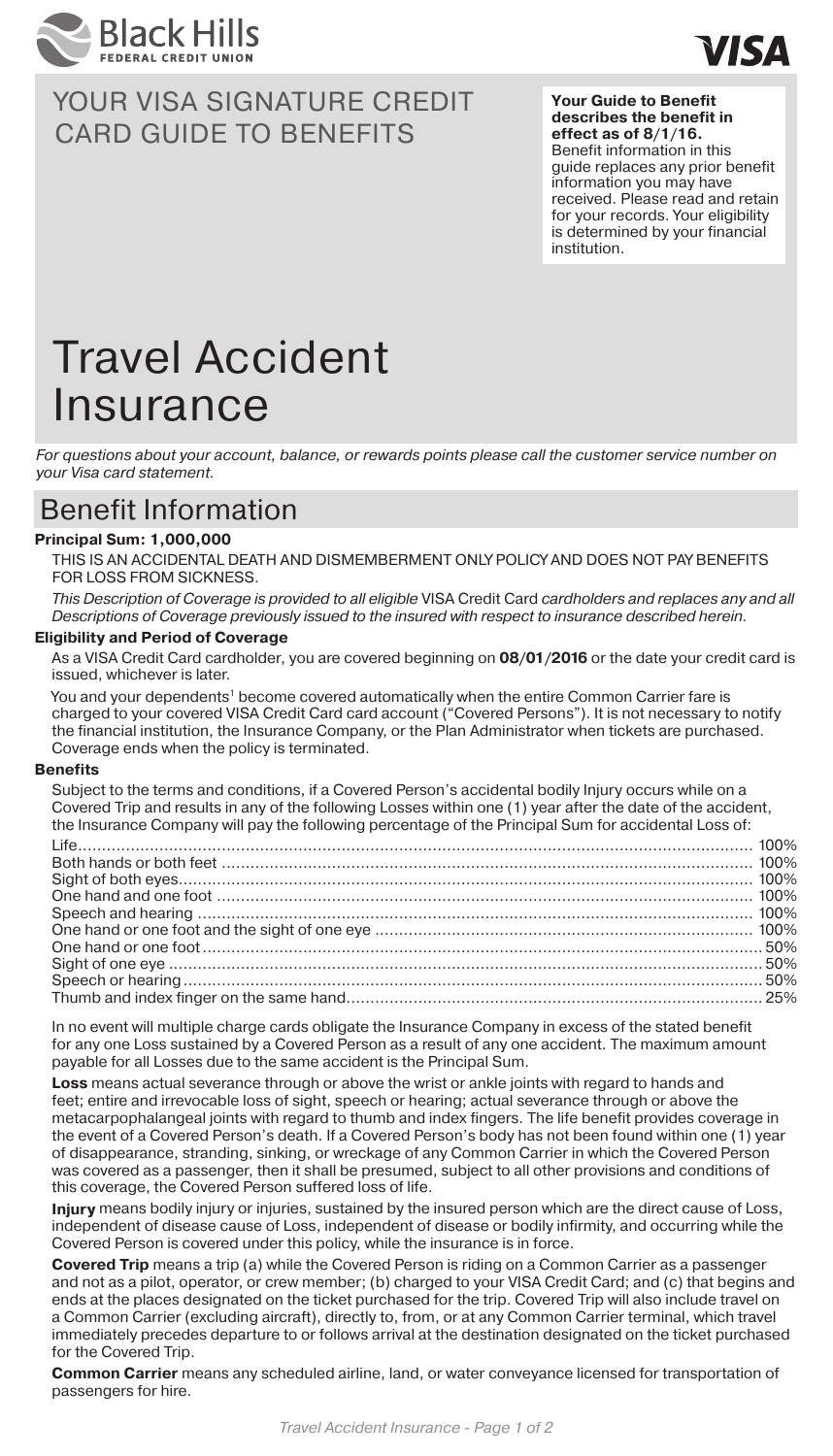#### *Travel Accident Insurance, continued*

**Exclusion:** No payment will be made for any Loss that occurs in connection with, or is the result of: (a) suicide, attempted suicide, or intentionally self-inflicted injury; (b) any sickness or disease; (c) travel or flight on any kind of aircraft or Common Carrier except as a fare-paying passenger in an aircraft or on a Common Carrier operated on a regular schedule for passenger service over an established route; or (d) war or act of war, whether declared or undeclared.

**Beneficiary:** Benefit for Loss of life is payable to your estate, or to the beneficiary designated in writing by you. All other benefits are payable to you.

**Notice of Claim:** Written Notice of Claim, including your name and reference to VISA Credit Card, should be mailed to the Plan Administrator within twenty (20) days of a covered Loss or as soon as reasonably possible. The Plan Administrator will send the claimant forms for filing proof of Loss.

**The Cost:** This travel insurance is purchased for you by your financial institution.

**Description of Coverage:** This description of coverage details material facts about a Travel Accident Insurance Policy which has been established for you and is underwritten by Virginia Surety Company, Inc. Please read this description carefully. All provisions of the plan are in the policy, issued to the financial institution trust. Any difference between the policy and this description will be settled according to the provisions of the policy.

**Questions:** Answers to specific questions can be obtained by writing to the **Plan Administrator:** CBSI Card Benefit Services 550 Mamaroneck Avenue, Suite 309 Harrison, NY 10528

#### **Plan Underwritten by:**

Virginia Surety Company, Inc. 175 West Jackson Blvd., 11th Floor Chicago, IL 60604

#### **State Amendments**

For Illinois Residents Only the following statement is added: If a Covered Person recovers expenses for sickness or injury that occurred due to the negligence of a third party, the Company has the right to first reimbursement for all benefits the Company paid from any and all damages collected from the negligent third party for those same expenses whether by action at law, settlement, or compromise, by the Covered Person, the Covered Person's parents if the Covered Person is a minor, or the Covered Person's legal representative as a result of that sickness or injury. You are required to furnish any information or assistance, or provide any documents that we may reasonably require in order to exercise our rights under this provision. This provision applies whether or not the third party admits liability.

1 Your spouse, unmarried dependent child(ren), under age nineteen (19) [twenty-five (25) if a full-time student]. No age limit for incapacitated child. Incapacitated child means a child incapable of self-sustaining employment by reason of mental retardation or physical handicap, and chiefly dependent on you for support and maintenance. Dependent child(ren) receive fifty percent (50%) of your benefit amount.

#### **ADDITIONAL PROVISIONS FOR TRAVEL ACCIDENT INSURANCE**

Travel Accident Insurance is provided under a master policy of insurance issued by Virginia Surety Company, Inc. (herein referred to as "Company"). We reserve the right to change the benefits and features of all these programs. The financial institution or the Company can cancel or choose not to renew the Insurance coverages for all Insureds. If this happens, the financial institution will notify the accountholder at least thirty (30) days in advance of the expiration of the policy. Such notices need not be given if substantially similar replacement coverage takes effect without interruption and is provided by the same insurer. Insurance benefits will still apply to Covered Trips commenced prior to the date of such cancellation or non-renewal, provided all other terms and conditions of coverage are met. Travel Accident Insurance does not apply if your VISA Credit Card card privileges have been suspended or canceled. However, insurance benefits will still apply to Covered Trips commenced prior to the date that your account is suspended or canceled provided all other terms and conditions of coverage are met.

Coverage will be void if, at any time, the accountholder has concealed or misrepresented any material fact or circumstance concerning this coverage or the subject thereof or the accountholder's interest herein, or in the case of any fraud or false swearing by the Insured relating thereto. No person or entity other than the accountholder shall have any legal or equitable right, remedy, or claim for insurance proceeds and/or damages under or arising out of this coverage.

No action at law or in equity shall be brought to recover on this coverage prior to the expiration of sixty (60) days after proof of loss has been furnished in accordance with the requirements of this Description of Coverage. The Company, at its expense, has the right to have you examined as often as reasonably necessary while a claim is pending. The Company may also have an autopsy made unless prohibited by law.

FORM #VTAI – 2013 (Stand 04/14) TAI-O

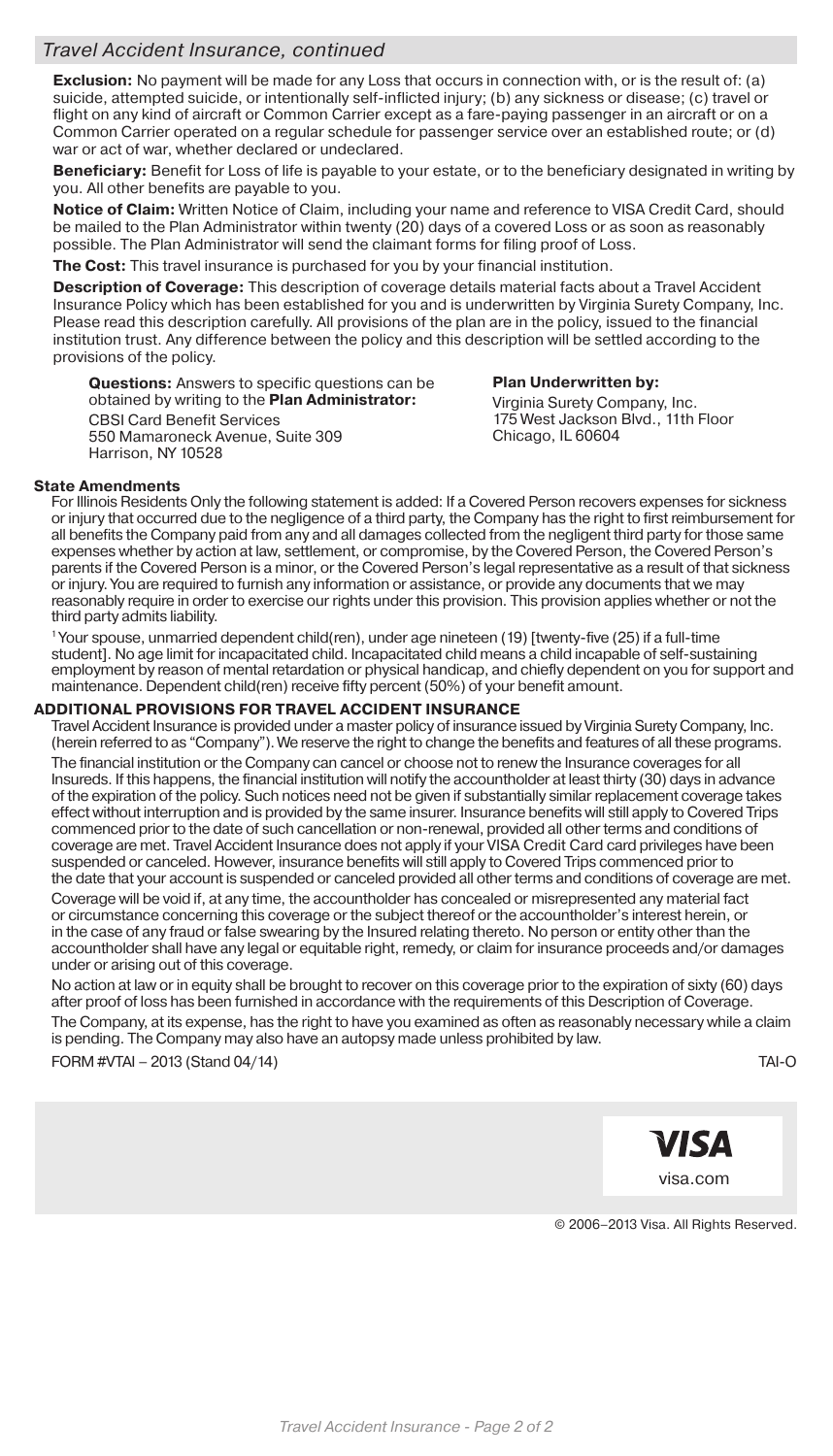



**Your Guide to Benefit describes the benefit in effect as of 8/1/16.**  Benefit information in this guide replaces any prior benefit information you may have received. Please read and retain for your records. Your eligibility is determined by your financial institution.

# Auto Rental Collision Damage Waiver

**For more information about the benefit described in this guide, call the Benefit Administrator at 1-800-348-8472, or call collect outside the U.S. at 804-673-1164.**

*For questions about your account, balance, or rewards points please call the customer service number on your Visa card statement.*

## Benefit Information

#### **What is the Auto Rental Collision Damage Waiver ("Auto Rental CDW") benefit?**

The Auto Rental Collision Damage Waiver ("Auto Rental CDW") benefit offers insurance coverage for automobile rentals made with your Visa card. The benefit provides reimbursement (subject to the terms and conditions in this guide) for damage due to collision or theft up to the actual cash value of most rental vehicles.

#### **Who is eligible for this benefit?**

You are eligible only if you are a valid cardholder whose name is embossed on an eligible Visa card issued in the United States. Only you as the primary renter of the vehicle and any additional drivers permitted by the auto rental agreement are covered.

#### **What losses are covered?**

狟

The benefit provides reimbursement up to the actual cash value of the vehicle as it was originally manufactured. Most private passenger automobiles, minivans, and sport utility vehicles are eligible, but some restrictions may apply. Please contact the Benefit Administrator to inquire about a specific vehicle. Covered losses include:

- Physical damage and/or theft of the covered rental Reasonable and customary towing charges, vehicle
	- due to covered theft or damage, to the nearest qualified repair facility
- Valid loss-of-use charges imposed and substantiated by the auto rental company

**Please Note:** This benefit only covers vehicle rental periods that neither exceed nor are intended to exceed fifteen (15) consecutive days within your country of residence or thirty-one (31) consecutive days outside your country of residence.

#### **How does this coverage work with other insurance?**

Within your country of residence, this benefit supplements, and applies excess of, any valid and collectible insurance or reimbursement from any source. This means that, subject to the terms and conditions of this benefit, Auto Rental CDW applies to eligible theft or damage or expenses that are not covered by insurance or reimbursement.

**If you do not have personal automobile insurance** or any other insurance covering this theft or damage, this benefit reimburses you for the covered theft or damage as well as valid administrative and loss-of-use charges imposed by the auto rental company and reasonable towing charges that occur while you are responsible for the rental vehicle.

**If you do have personal automobile insurance** or other insurance covering this theft or damage, the Auto Rental CDW benefit reimburses you for the deductible portion of your personal automobile insurance and any unreimbursed portion of valid administrative and loss-of-use charges imposed by the auto rental company, as well as reasonable towing charges resulting from covered theft or damage of the rental vehicle while it is your responsibility.

#### **What types of rental vehicles are not covered?**

The following vehicles are not covered by Auto Rental CDW: expensive, exotic, and antique automobiles; certain vans; vehicles that have an open cargo bed; trucks; motorcycles, mopeds, and motorbikes; limousines; and recreational vehicles.

- **Examples of excluded expensive or exotic automobiles include:** the Aston Martin, Bentley, Bricklin, Daimler, DeLorean, Excalibur, Ferrari, Jensen, Lamborghini, Lotus, Maserati, Porsche, and Rolls Royce. However, selected models of BMW, Mercedes-Benz, Cadillac, and Lincoln are covered.
- **An antique automobile** is defined as any vehicle over twenty (20) years old or any vehicle that has not been manufactured for ten (10) years or more.
- **Vans are not covered**, with the exception of those manufactured and designed specifically as small group transportation vehicles (for a maximum of eight (8) people including the driver).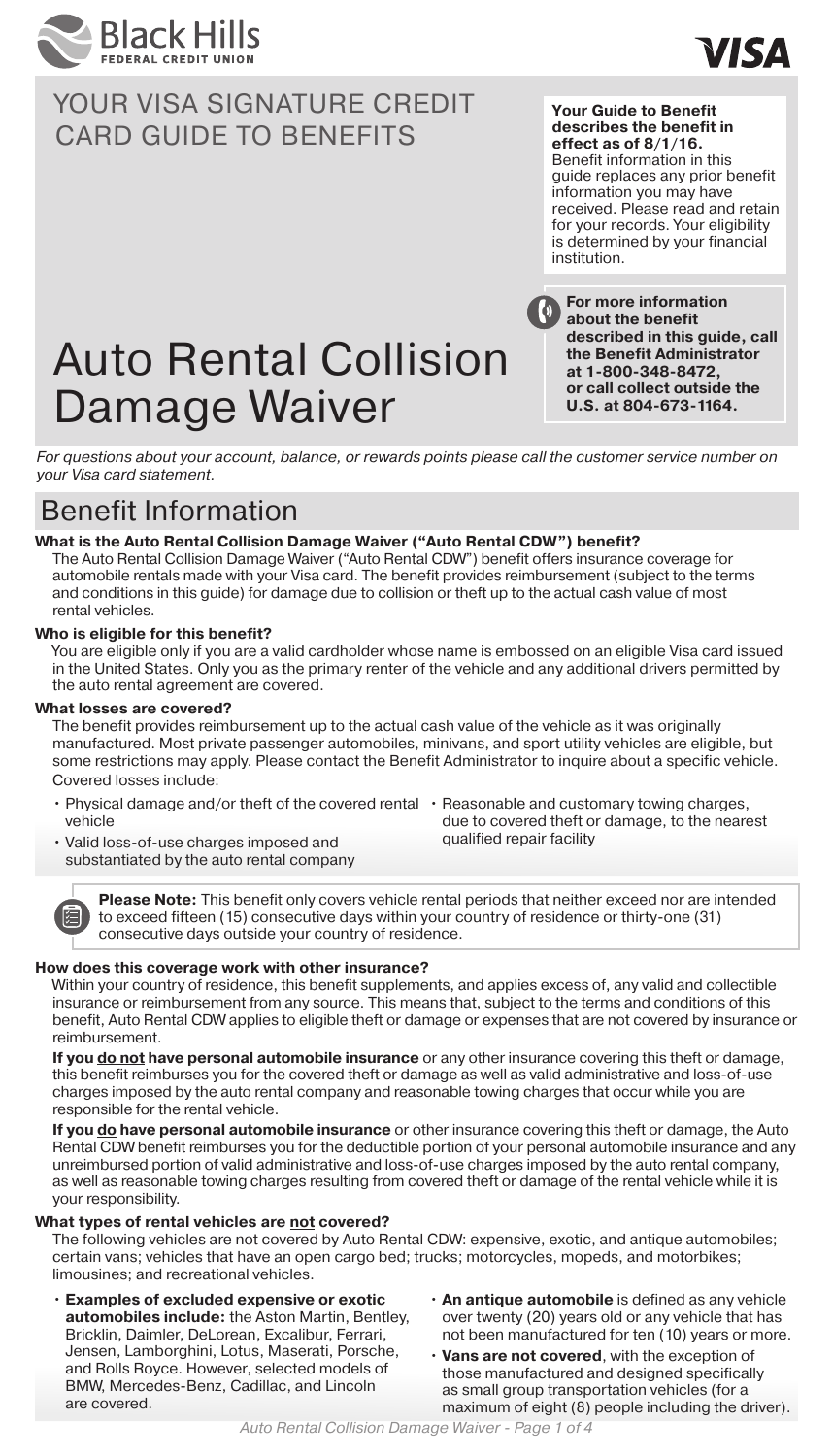### *Auto Rental Collision Damage Waiver, continued*



#### **For questions about a specific vehicle, call the Benefit Administrator at 1-800-348-8472. If you are outside the United States, call collect at 804-673-1164.**

#### **What else is not covered?**

- Any obligation you assume under any agreement (other than the deductible under your personal auto policy)
- Any violation of the auto rental agreement or this benefit
- Injury of anyone or damage to anything inside or outside the rental vehicle
- Loss or theft of personal belongings
- Personal liability
- Expenses assumed, waived, or paid by the auto rental company or its insurer
- Cost of any insurance or collision damage waiver offered by or purchased through the auto rental company
- Depreciation of the rental vehicle caused by the incident including, but not limited to "diminished value"
- Expenses reimbursable by your insurer, employer, or employer's insurance
- Theft or damage due to intentional acts, or due to the driver(s) being under the influence of alcohol, intoxicants, or drugs, or due to contraband or illegal activities
- Wear and tear, gradual deterioration, or mechanical breakdown
- Items not installed by the original manufacturer
- Damage due to off-road operation of the rental vehicle
- Theft or damage due to hostility of any kind (including, but not limited to, war, invasion, rebellion, insurrection, or terrorist activities)
- Confiscation by authorities
- Vehicles that do not meet the definition of covered vehicles
- Rental periods that either exceed or are intended to exceed fifteen (15) consecutive days within your country of residence or thirty-one (31) consecutive days outside your country of residence
- Leases and mini leases
- Theft or damage as a result of the authorized driver's and/or cardholder's lack of reasonable care in protecting the rental vehicle before and/or after theft or damage occurs (for example, leaving the vehicle running and unattended)
- Theft or damage reported more than forty-five (45) days\* from the date of the incident
- Theft or damage for which a claim form has not been received within ninety (90) days\* from the date of the incident
- Theft or damage for which all required documentation has not been received within three hundred and sixty-five (365) days from the date of the incident
- Theft or damage from rental transactions that originated in Israel, Jamaica, the Republic of Ireland, or Northern Ireland

#### **Where am I covered?**

This benefit is available in the United States and most foreign countries. **However, no benefit is provided for motor vehicles rented in Israel, Jamaica, the Republic of Ireland, or Northern Ireland.** Additionally, this benefit is not available where precluded by law or in violation of the territory terms of the auto rental agreement or prohibited by individual merchants. **Because regulations vary outside the United States, it is recommended you check with your auto rental company and the Benefit Administrator before you travel to make sure Auto Rental CDW will apply.**

This benefit is in effect while the rental vehicle remains in your control or in the control of an authorized driver permitted to operate the rental vehicle in accordance with the rental agreement between you and the auto rental company. This benefit terminates when the auto rental company re-assumes control of the rental vehicle.

#### **How do I make sure my Auto Rental CDW benefit is in effect?**

To be sure you are covered, take the following steps when you rent a vehicle:

- Initiate and complete the entire rental
- transaction with your eligible Visa card.
- **1** Initiate and complete the entire rental **2** Decline the auto rental company's collision transaction with your eligible Visa card. provision.

#### **Helpful tips:**

- Be sure to check the rental vehicle for prior damage before leaving the rental lot.
- Review the auto rental agreement carefully to make sure you are declining CDW/LDW and are familiar with the terms and conditions of the auto rental agreement.

#### **What if the auto rental company insists that I purchase the auto rental company's auto insurance or collision damage waiver?**



Call the Benefit Administrator for help at **1-800-348-8472**. **If you are outside the United States, call collect at 804-673-1164.**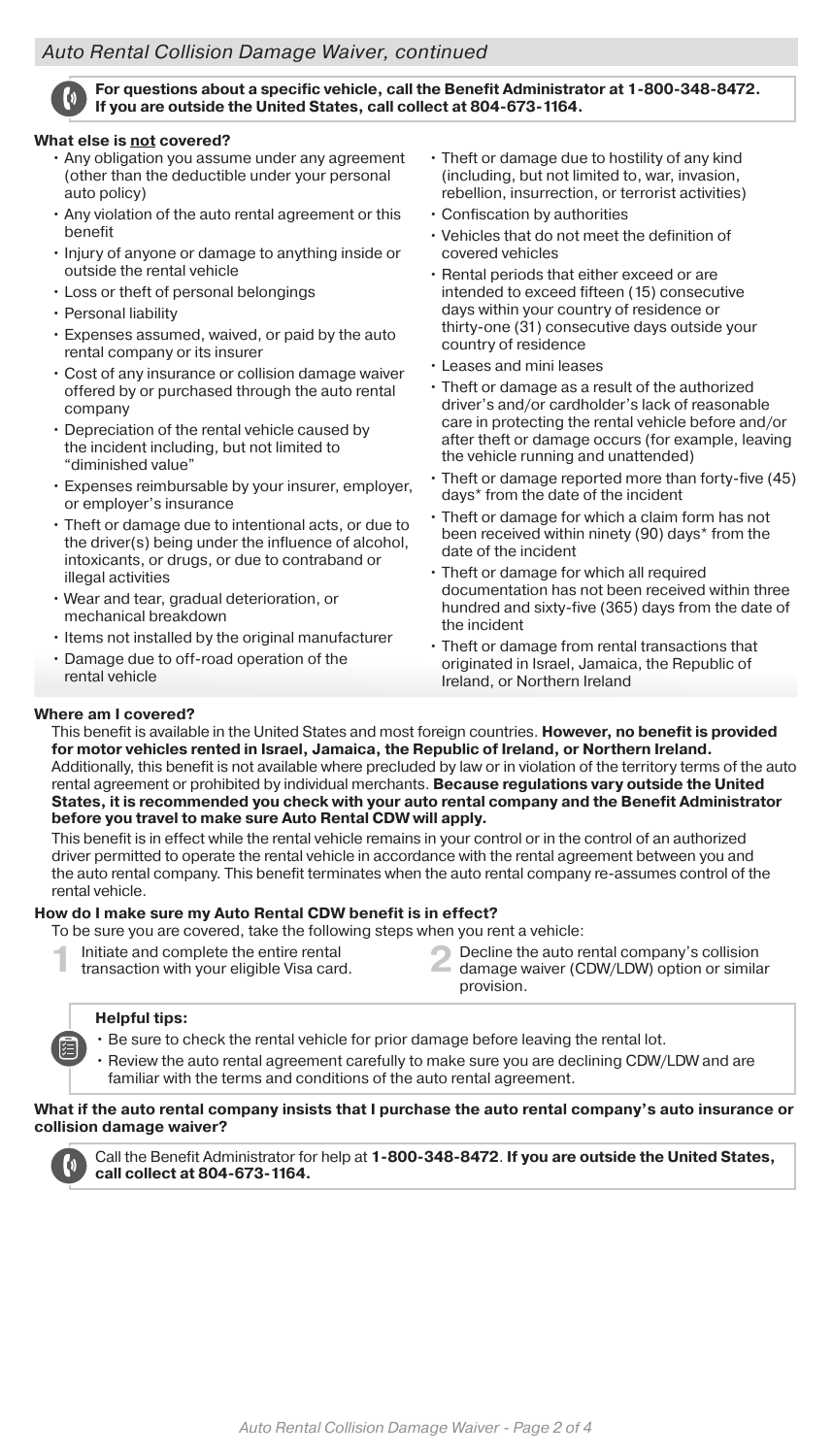# Filing an Auto Rental CDW Claim

#### **What do I do if I have an accident or the rental vehicle is stolen?**

Immediately call the Benefit Administrator at **1-800-348-8472** to report the theft or damage regardless of whether your liability has been established. **If you are outside the United States, call collect at 804-673-1164.** The Benefit Administrator will answer any questions you or the auto rental company may have and will send you a claim form.

#### **When should I report an incident?**

**You should report theft or damage as soon as possible, but no later than forty-five (45) days\* from the date of the incident.** The Benefit Administrator reserves the right to deny any claim that contains charges that would not have been included had the Benefit Administrator been notified before those expenses were incurred, so you are advised to notify the Benefit Administrator immediately after any incident.

**Please Note:** You must make every reasonable effort to protect the rental vehicle from theft or damage. As the cardholder you are responsible for reporting your claim to the Benefit Administrator immediately. Reporting an incident to someone other than the Benefit Administrator will not fulfill this obligation.

#### **What do I need from the auto rental company in order to file a claim?**

At the time of the theft or damage, or when you return the rental vehicle, immediately ask the auto rental company for:

- A copy of the accident report form and claim document, which should indicate the costs you are responsible for and any amounts that have been paid toward the claim
- A copy of the repair estimate and itemized repair bill
- Two (2) photographs of the damaged vehicle, if available
- A copy of the initial and final auto rental agreement(s)
- A police report, if obtainable

#### **How do I file a claim?**

Submit the documents gathered from the auto rental company (listed above) along with the following additional documents to the Benefit Administrator:

- The completed and signed Auto Rental CDW claim form. *Please Note: Your completed claim form must be postmarked within ninety (90) days\* of the date of the theft or damage, even if all other required documentation is not yet available, or your claim may be denied*
- A copy of your receipt or monthly billing statement as proof that the entire vehicle rental was charged and paid for with your eligible Visa card
- A statement from your insurance carrier (and/or your employer or employer's insurance carrier, if applicable) or other reimbursement showing the costs for which you are responsible and

any amounts that have been paid toward the claim. Or, if you have no applicable insurance or reimbursement, a notarized statement of no insurance or reimbursement is required

- A copy of your primary insurance policy's Declarations Page to confirm your deductible. "Declarations Page" means the document(s) in your insurance policy that lists names, coverages, limits, effective dates and deductibles.
- Any other documentation deemed necessary by the Benefit Administrator to substantiate the claim

**Please Note:** All remaining documents must be postmarked within three hundred and sixty-five (365) days of the date of theft or damage. If you have difficulty obtaining the required documents within ninety (90) days\* of the date of theft or damage, submit the claim form with available documentation.

For faster filing, or to learn more about Auto Rental CDW, visit **www.visa.com/eclaims**

#### **Do I have to do anything else?**

Usually there is nothing else you need to do. Typically, claims will be finalized within fifteen (15) days after the Auto Rental CDW Benefit Administrator has received all documentation necessary to fully substantiate your claim.

After the Benefit Administrator has paid your claim, all your rights and remedies against any party in respect of this theft or damage will be transferred to the Benefit Administrator to the extent of the cost of payment made to you. You must give the Benefit Administrator all assistance as may reasonably be required to secure all rights and remedies.

\* Not applicable to residents of certain states.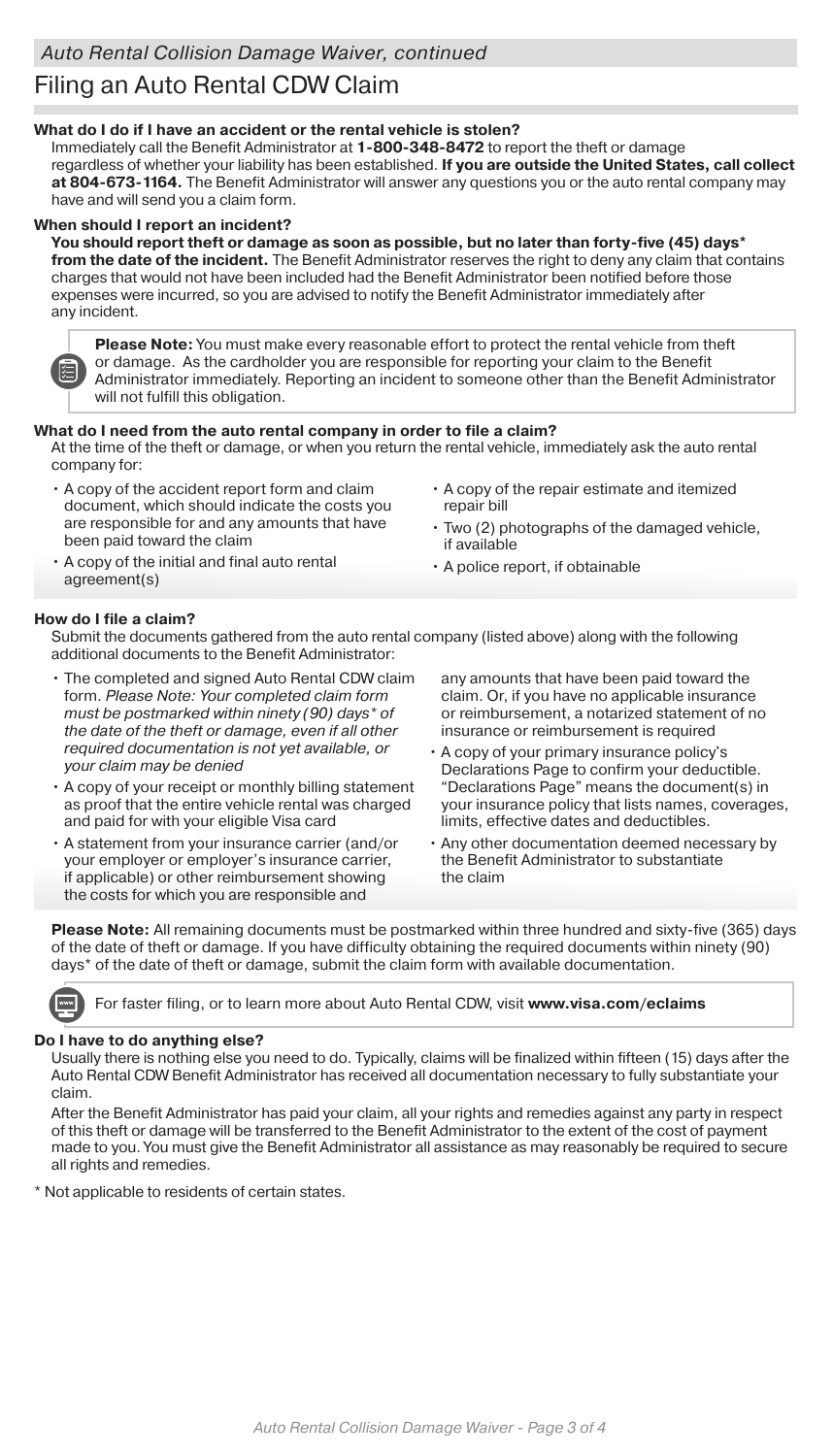### **ADDITIONAL PROVISIONS FOR AUTO RENTAL CDW**

You must make every effort that would be made by a reasonable and prudent person to protect the rental vehicle from theft or damage. This provision will not be unreasonably applied to avoid claims.

If you make any claim knowing it to be false or fraudulent in any respect including, but not limited to, the cost of repair services, no coverage shall exist for such claim and your benefits may be canceled. Each cardholder agrees that representations regarding claims will be accurate and complete. Any and all relevant provisions shall be void in any case of fraud, intentional concealment, or misrepresentation of material fact.

Once you report an occurrence, a claim file will be opened and shall remain open for six (6) months from the date of the incident/occurrence. No payment will be made on a claim that is not completely substantiated in the manner required by the Benefit Administrator within twelve (12) months of the date of the incident/occurrence.

No legal action for a claim may be brought against the Provider until sixty (60) days after the Provider receives Proof of Loss. After the expiration of three (3) years from the time written Proof of Loss was to be provided, no action shall be brought to recover on this benefit. Further, no legal action may be brought against the Provider unless all the terms of this Guide to Benefit have been complied with fully.

This benefit is provided to eligible Visa cardholders at no additional cost. The terms and conditions contained in this Guide to Benefit may be modified by subsequent endorsements. Modifications to the terms and conditions may be provided via additional Guide to Benefit mailings, statement inserts, or statement messages. The benefit described in this Guide to Benefit will not apply to Visa cardholders whose accounts have been suspended or canceled.

Termination dates may vary by financial institution. Your financial institution can cancel or non-renew the benefit, and if they do, they will notify you at least thirty (30) days in advance. This information is a description of the benefit provided to you as a Visa cardholder. Indemnity Insurance Company of North America ("Provider") is the underwriter of this benefit and is solely responsible for its administration and claims. The Benefit Administrator provides services on behalf of the Provider.

FORM #VARCDW – 2013 (Stand 04/14) ARCDW-O ARCDW-O

**For more information about the benefit described in this guide, call the Benefit Administrator at 1-800-348-8472, or call collect outside the U.S. at 804-673-1164.**

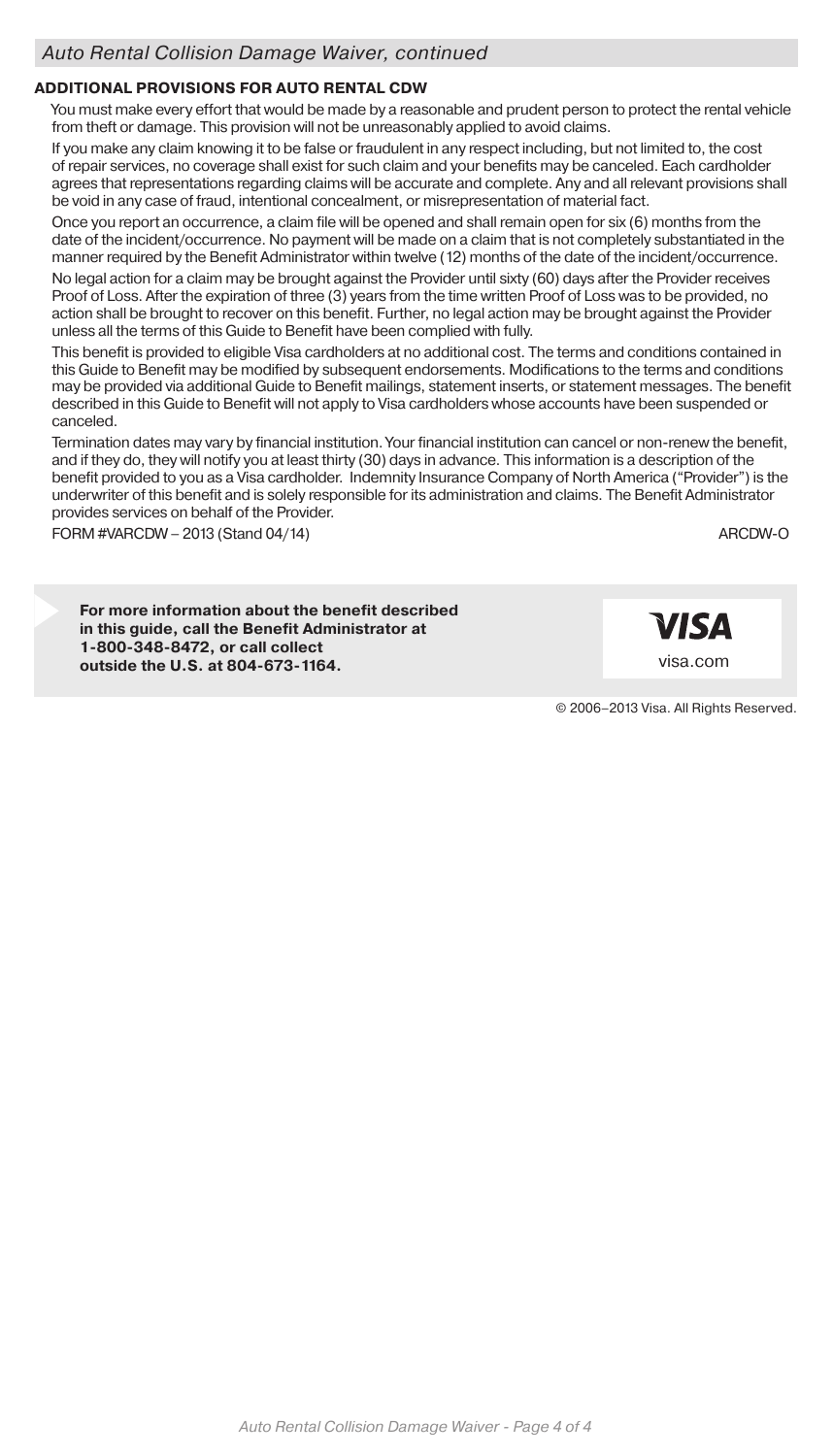

**Your Guide to Benefit describes the benefit in effect as of 8/1/16.**  Benefit information in this guide replaces any prior benefit information you may have received. Please read and retain for your records. Your eligibility is determined by your financial institution.

VISΔ

# Travel and **Emergency** Assistance Services

**For more information about the benefit described in this guide, call the Benefit Administrator at 1-800-992-6029, or call collect outside the U.S. at 804-673-1675.**

*For questions about your account, balance, or rewards points please call the customer service number on your Visa card statement.*

## Benefit Information

#### **What is this benefit?**

This benefit offers services designed to help you in case of an emergency while traveling. The Benefit Administrator can connect you with the appropriate local emergency and assistance resources available when you are away from home, 24 hours a day, 365 days a year. (Please keep in mind that, due to occasional issues such as distance, location, or time, neither the Benefit Administrator nor its service providers can be responsible for the availability, use, cost, or results of any medical, legal, transportation, or other services.)

#### **Who is eligible for this benefit?**

You are eligible if you are a valid cardholder of an eligible Visa card issued in the United States. Your spouse and children [provided children are dependents under twenty-two (22) years old] may all benefit from these special services.

#### **How do I use these services when I need them?**



Simply call the toll-free, 24-hour Benefit Administrator line at **1-800-992-6029. If you are outside the United States, call collect at 804-673-1675.**

#### **Is there a charge for these services?**

No. Travel and Emergency Assistance Services are available to eligible Visa cardholders at no additional charge.



**Please Note:** Travel and Emergency Assistance Services provide assistance and referral only. You are responsible for the cost of any actual medical, legal, transportation, cash advance, or other services or goods provided.

#### **What are the specific services and how can they help me?**

- **Emergency Message Service** can record and relay emergency messages for travelers, their immediate family members, or business associates. *Please Note: The Benefit Administrator will use reasonable efforts to relay emergency messages in accordance with benefit guidelines and limitations, but cannot take responsibility for the failure to transmit any message successfully.*
- **Medical Referral Assistance** provides medical referral, monitoring, and follow-up. The Benefit Administrator can give you names of local Englishspeaking doctors, dentists, and hospitals; assign a doctor to consult by phone with local medical personnel, if necessary, to monitor your condition; keep in contact with your family, and provide continuing liaison; and help you arrange medical payments from your Visa or personal account. *Please Note: All costs are your responsibility.*
- **Legal Referral Assistance** can arrange contact with English-speaking attorneys and U.S. embassies and consulates if you're detained by local authorities, have a car accident, or need legal assistance. In addition, the Benefit Administrator can coordinate bail payment from your Visa or personal account. The Benefit Administrator can also follow up to make sure bail has been properly handled. *Please Note: All costs are your responsibility.*
- **Emergency Transportation Assistance** can help you make all the necessary arrangements for emergency transportation home or to the nearest medical facility. This includes arranging to bring your young children home and helping you stay in contact with family members or employers during the emergency. In the case of a death, the Benefit Administrator can make arrangements to repatriate the remains. *Please Note: All costs are your responsibility.*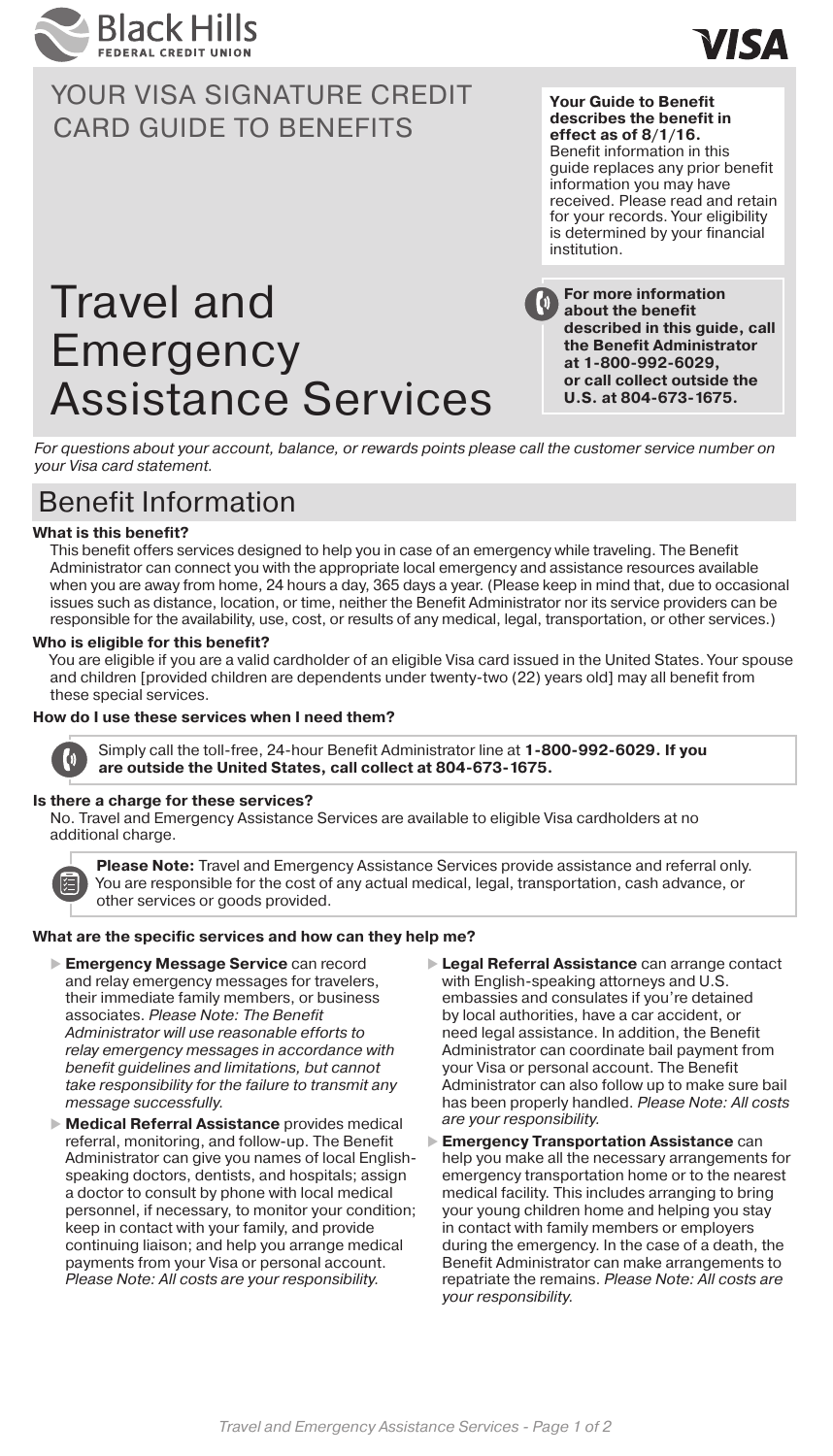#### *Travel and Emergency Assistance Services, continued*

- **Emergency Ticket Replacement** helps you through your carrier's lost ticket reimbursement process and assists in the delivery of a replacement ticket to you should you lose your ticket. *Please Note: All costs are your responsibility.*
- **Lost Luggage Locator Service** can help you through the common carrier's claim procedures or can arrange shipment of replacement items if an airline or common carrier loses your checked luggage. P*lease Note: You are responsible for the cost of any replacement items shipped to you.*
- **Emergency Translation Service** provides telephone assistance in all major languages and helps find local interpreters, if available, when you need more extensive assistance. *Please Note: All costs are your responsibility.*
- **Prescription Assistance and Valuable Document Delivery Arrangements** can help you fill or replace prescriptions, subject to local laws, and can arrange pickup and delivery of prescriptions filled for you at local pharmacies. It can also help transport critical documents that you may have left at your home or elsewhere. *Please Note: All costs are your responsibility.*
- **Pre-Trip Assistance** can give you information on your destination before you leave—such as ATM locations, currency exchange rates, weather reports, health precautions, necessary immunizations, and required passport visas.

#### **ADDITIONAL PROVISIONS FOR TRAVEL AND EMERGENCY ASSISTANCE SERVICES**

The benefit described in this Guide to Benefit will not apply to Visa cardholders whose accounts have been suspended or canceled. The terms and conditions contained in this Guide to Benefit may be modified by subsequent endorsements. Modifications to the terms and conditions may be provided via additional Guide to Benefit mailings, statement inserts, or statement messages.

FORM #VTEAS – 2013 (Stand 04/14) TEAS-O

**For more information about the benefit described in this guide, call the Benefit Administrator at 1-800-992-6029, or call collect outside the U.S. at 804-673-1675.**

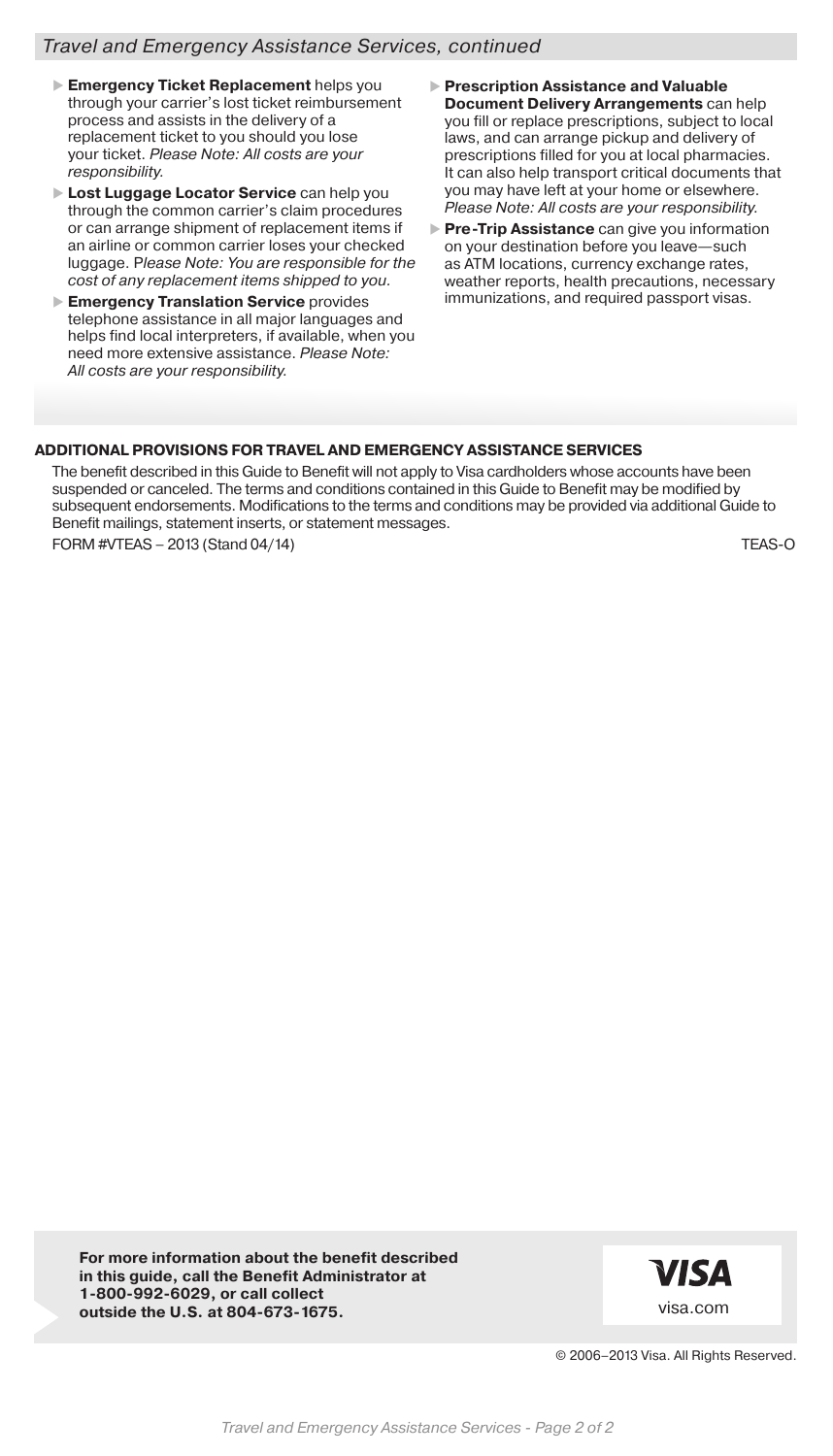



**Your Guide to Benefit describes the benefit in effect as of 8/1/16.**  Benefit information in this guide replaces any prior benefit information you may have received. Please read and retain for your records. Your eligibility is determined by your financial institution.

**For more information about the benefit** 

**described in this guide, call the Benefit Administrator at 1-866-679-5660, or call collect outside the U.S. at 303-967-1096.**

# Personal Identity Theft

*For questions about your account, balance, or rewards points please call the customer service number on your Visa card statement.*

## Benefit Information

#### **What is this benefit?**

The Personal Identity Theft benefit provides reimbursement for covered expenses you incur to restore your identity, up to a maximum of \$2500.00, as a result of a Covered Stolen Identity Event. Theft or unauthorized or illegal use of your name, transaction card account or account number, Social Security number, or any other method of identifying you, is considered a "Covered Stolen Identity Event."

#### **Who is eligible for this benefit?**

You are eligible for this benefit if you are a valid cardholder whose name is embossed on an eligible U.S. issued Visa card, and you reside in the United States or Canada.

#### **What is covered?**

Covered costs/expenses under this benefit are:

- $\triangleright$  Costs to re-file applications for loans, grants, or other credit or debt instruments that were originally rejected by the lender solely on the basis of incorrect information the lender received as a result of a Covered Stolen Identity Event
- Costs to report a Covered Stolen Identity Event or to amend or correct records with your true name or identity as a result of a Covered Stolen Identity Event: including costs incurred for notarizing affidavits or other similar documents, costs for long-distance telephone calls, and costs for postage
- Costs for a maximum of four (4) credit reports requested as a result of a Covered Stolen Identity Event from any entity approved by the Benefit Administrator

#### **What is not covered?**

- Any dishonest, criminal, malicious, or fraudulent acts by you
- Any damages, loss, or indemnification unless otherwise stated in this Guide to Benefit
- Costs associated with any legal action or suit other than those set forth in this Guide to Benefit

#### **Where am I covered?**

 Actual lost wages for your time away from your work premises solely as part of your efforts to amend or rectify records as to your true name or identity as a result of a Covered Stolen Identity Event

- Reasonable fees for an attorney appointed by the Benefit Administrator and related court fees approved by the Benefit Administrator for suits brought against you by a creditor or collection agency or similar entity acting on behalf of a creditor for nonpayment of goods or services or default on a loan as a result of a Covered Stolen Identity Event
- Sick days and any time taken from selfemployment
- Any costs as a result of theft or unauthorized use of an account by a person to whom the account has been entrusted

Payment for covered costs will be limited to costs incurred in the United States, its territories and possessions, Puerto Rico, or Canada.

## Filing A Personal Identity Theft Claim

#### **How do I file a claim?**

Immediately call the Benefit Administrator at **1-866-679-5660, or call collect outside the U.S. at 303-967-1096** when you have reason to believe a Covered Stolen Identity Event has occurred. Provide information including, but not limited to, how, when, and where the Covered Stolen Identity Event occurred. The Benefit Administrator may also require other information or documents about the event.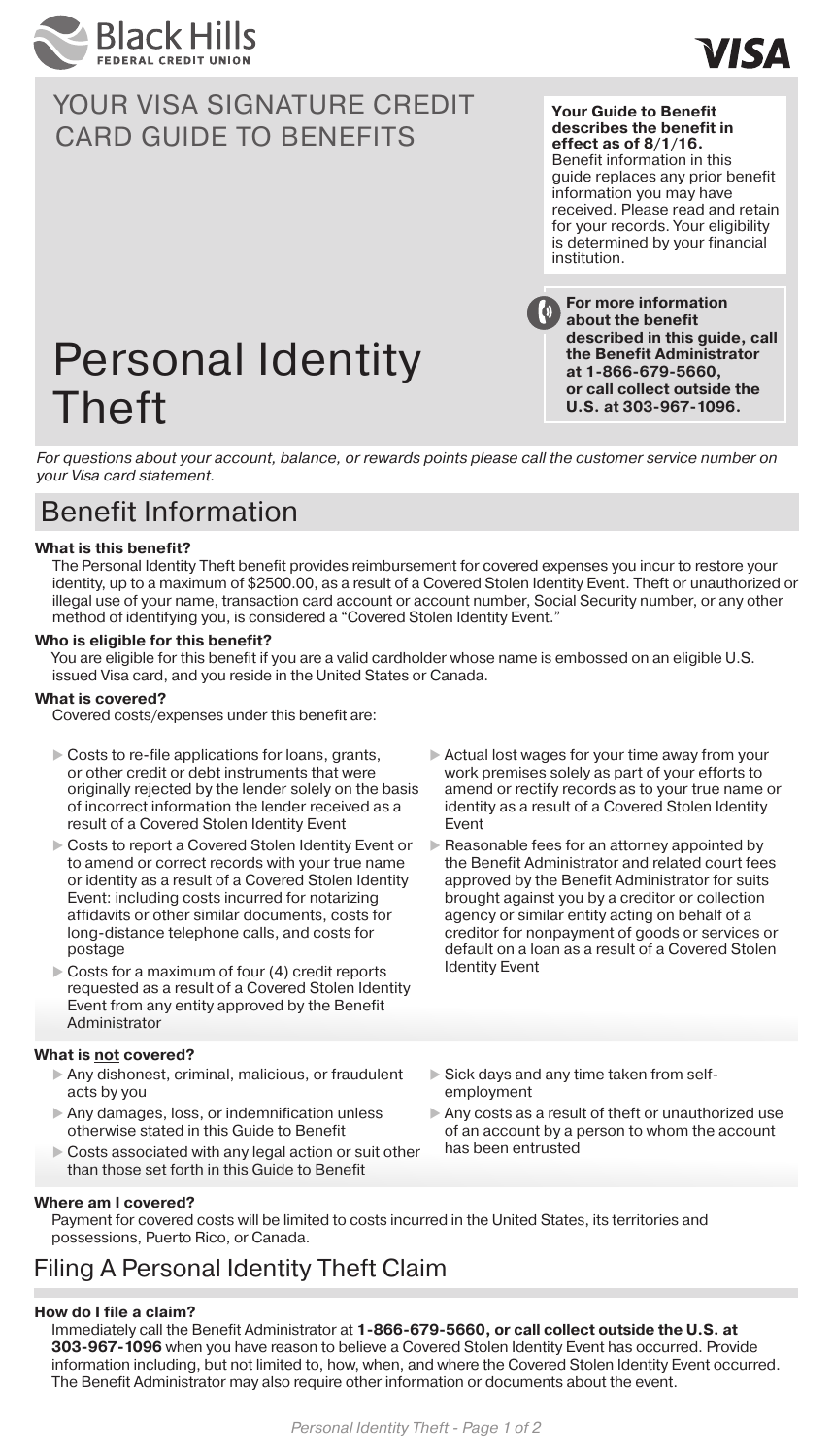#### **What documents do I need to submit with my claim?**

A signed, sworn proof of loss or affidavit containing the information requested by the Benefit Administrator must be submitted within sixty (60) days.

#### **How will I be reimbursed?**

Once your claim has been verified, under normal circumstances, you will be reimbursed within five (5) business days of receipt and approval of all your required documents.

#### **Do I have to do anything else?**

 If you reasonably believe that a law may have been You must take all reasonable steps to mitigate broken, you must promptly file a report with the police.

possible costs, including cancellation of any affected debit, credit, or similar card in the case of a Covered Stolen Identity Event.

#### **ADDITIONAL PROVISIONS FOR PERSONAL IDENTITY THEFT**

This benefit applies only to you, the primary eligible Visa cardholder. You must use due diligence and do all things reasonable to avoid or diminish any loss of or damage to property protected by the benefit.

If you make any claim knowing it to be false or fraudulent, no coverage shall exist for such claim and your benefits may be canceled. Each cardholder agrees that representations regarding claims will be accurate and complete. Any and all relevant provisions shall be void in any case of fraud, intentional concealment, or misrepresentation of material fact.

Once you report a Covered Stolen Identity Event, a claim file will be opened and shall remain open for six (6) months from the date of the Covered Stolen Identity Event. No payment will be made on a claim that is not completely substantiated in the manner required by the Benefit Administrator within six (6) months of the Covered Stolen Identity Event.

After the Benefit Administrator has paid your claim of loss or damage, all your rights and remedies against any party in respect of this loss or damage will be transferred to the Benefit Administrator to the extent of the payment made to you. You must give the Benefit Administrator all assistance as may reasonably be required to secure all rights and remedies.

No legal action for a claim may be brought until sixty (60) days after the Provider receives Proof of Loss. No legal action against the Provider may be brought more than two (2) years after the time for giving Proof of Loss. Further, no legal action may be brought against the Provider unless all the terms of this Guide to Benefit have been complied with fully.

This benefit is provided to eligible Visa cardholders at no additional cost and is in effect for acts occurring while the benefit is in effect. The terms and conditions contained in this Guide to Benefit may be modified by subsequent endorsements. Modifications to the terms and conditions may be provided via additional Guide to Benefit mailings, statement inserts, or statement messages. The benefit described in this Guide to Benefit will not apply to Visa cardholders whose accounts have been suspended or canceled.

Termination dates may vary by financial institutions. Your financial institution can cancel or non-renew this benefit, and if they do, they will notify you at least thirty (30) days in advance. This information is a description of the benefit provided to you as a Visa cardholder. Indemnity Insurance Company of North America ("Provider") is the underwriter of this benefit and is solely responsible for its administration and claims. The Benefit Administrator provides services on behalf of the Provider.

FORM #VPID – 2013 (04/14) PIT-O

**For more information about the benefit described in this guide, call the Benefit Administrator at 1-866-679-5660, or call collect outside the U.S. at 303-967-1096.**

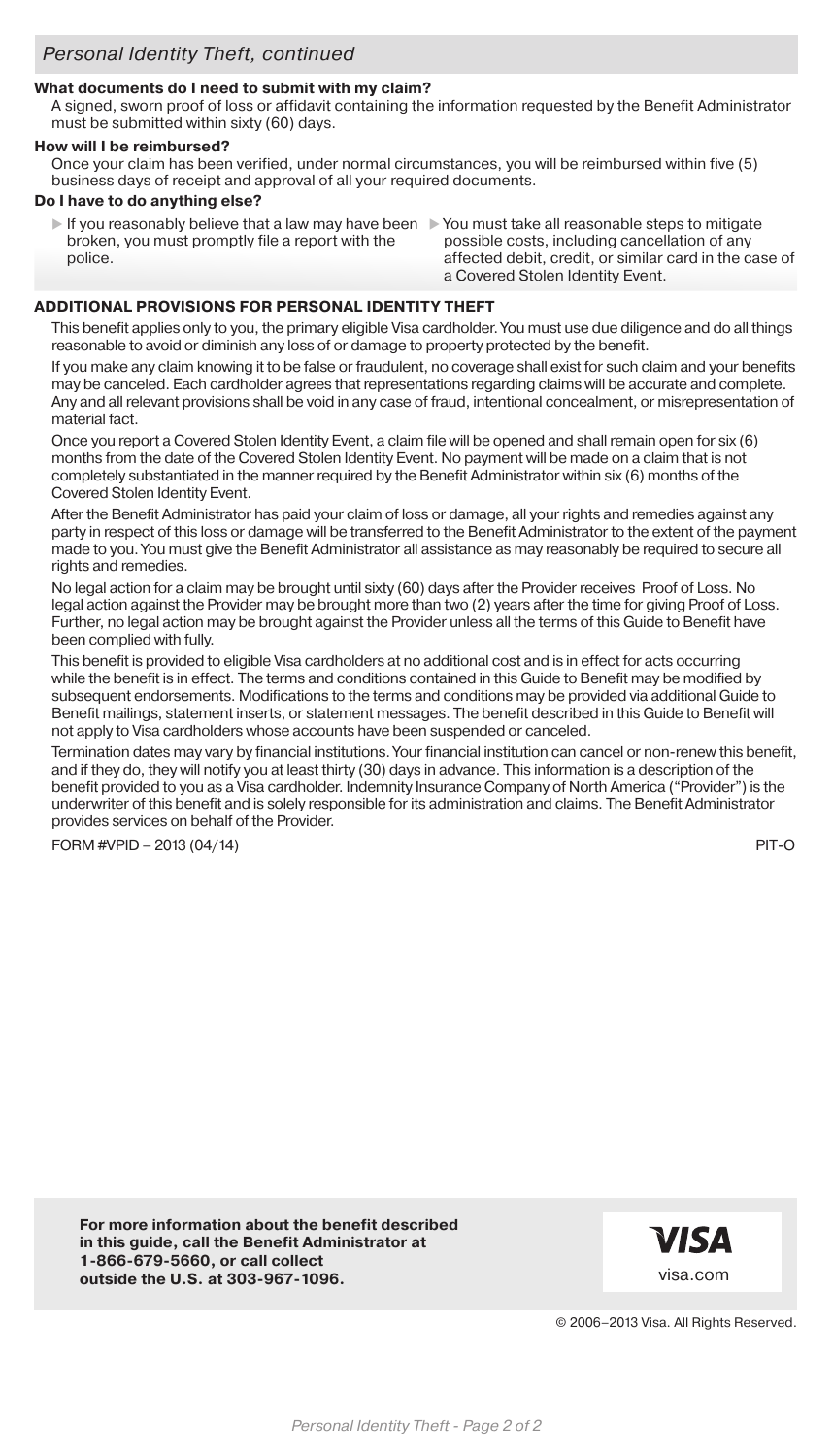



#### **Your Guide to Benefit describes the benefit in effect as of 8/1/16.**

Benefit information in this guide replaces any prior benefit information you may have received. Please read and retain for your records. Your eligibility is determined by your financial institution.

**For more information about the benefit described in this guide, call the Benefit Administrator at 1-800-551-8472, or call collect outside the U.S. at 303-967-1096.**

# Warranty Manager Service

*For questions about your account, balance, or rewards points please call the customer service number on your Visa card statement.*

## Benefit Information

#### **What is this benefit?**

Warranty Manager Service provides you with valuable features to help manage, use and even extend the warranties of eligible items purchased with your Visa card. You can access these features with a simple tollfree call. Services include **Warranty Registration** and **Extended Warranty Protection**.

#### **Who is eligible for this benefit?**

You are eligible if you are a valid cardholder of an eligible Visa card issued in the United States.

#### **Why should I use Warranty Registration to register my purchases?**

You'll have peace of mind knowing that your purchases' warranty information is registered and on file. Although Warranty Registration is not required for Extended Warranty Protection benefits, you are encouraged to take advantage of this valuable service. When arranging for a repair or replacement, instead of searching for critical documents, you can just pick up the phone and call the Benefit Administrator.

#### **How do I register my purchases?**

To register an eligible purchase call **1-800-551-8472, or call collect outside the U.S. at 303-967-1096**. The Benefit Administrator will provide the address to which you can send in the item's sales receipt and warranty information so this key information can be kept on file for you.

#### **How does Extended Warranty Protection work?**

Extended Warranty Protection doubles the time period of the original manufacturer's written U.S. repair warranty up to one (1) additional year on eligible warranties of three (3) years or less for items purchased entirely with your eligible Visa card.

This benefit is limited to no more than the original price of the purchased item (as shown on your Visa card receipt), less shipping and handling fees, up to a maximum of ten thousand dollars (\$10,000.00) per claim and fifty thousand dollars (\$50,000.00) per cardholder.

#### **What about purchases made outside of the U.S.?**

Purchases made outside of the U.S. are covered as long as you purchased the item entirely with your eligible Visa card and the eligible item has a valid original manufacturer's written U.S. repair warranty of three (3) years or less, store-purchased dealer warranty, or assembler warranty.

#### **What types of purchases are not covered?**

- ▶ Boats, automobiles, aircraft, and any other motorized vehicles and their motors, equipment, or accessories, including trailers and other items that can be towed by or attached to any motorized vehicle
- Any costs other than those specifically covered under the terms of the original manufacturer's written U.S. repair warranty, as supplied by the original manufacturer, or other eligible warranty
- $\blacktriangleright$  Items purchased for resale, professional, or commercial use
- $\blacktriangleright$  Real estate and items which are intended to become part of real estate including, but not limited to, items that are hard-wired or hardplumbed, garage doors, garage door openers, and ceiling fans
- Rented or leased items or items purchased on an installment plan and for which the entire purchase price was not paid in full at the time of the occurrence
- ▶ Computer software
- $\blacktriangleright$  Medical equipment
- ▶ Used or pre-owned items

#### **Should I keep copies of receipts or any other records?**

Not if you've already registered your purchase. If you have not registered your purchase, however, you should keep copies of your Visa card receipt, your store receipt, the original manufacturer's written U.S. warranty, and any other applicable warranty in the event that you need to file a claim, as these documents will be required to verify your claim.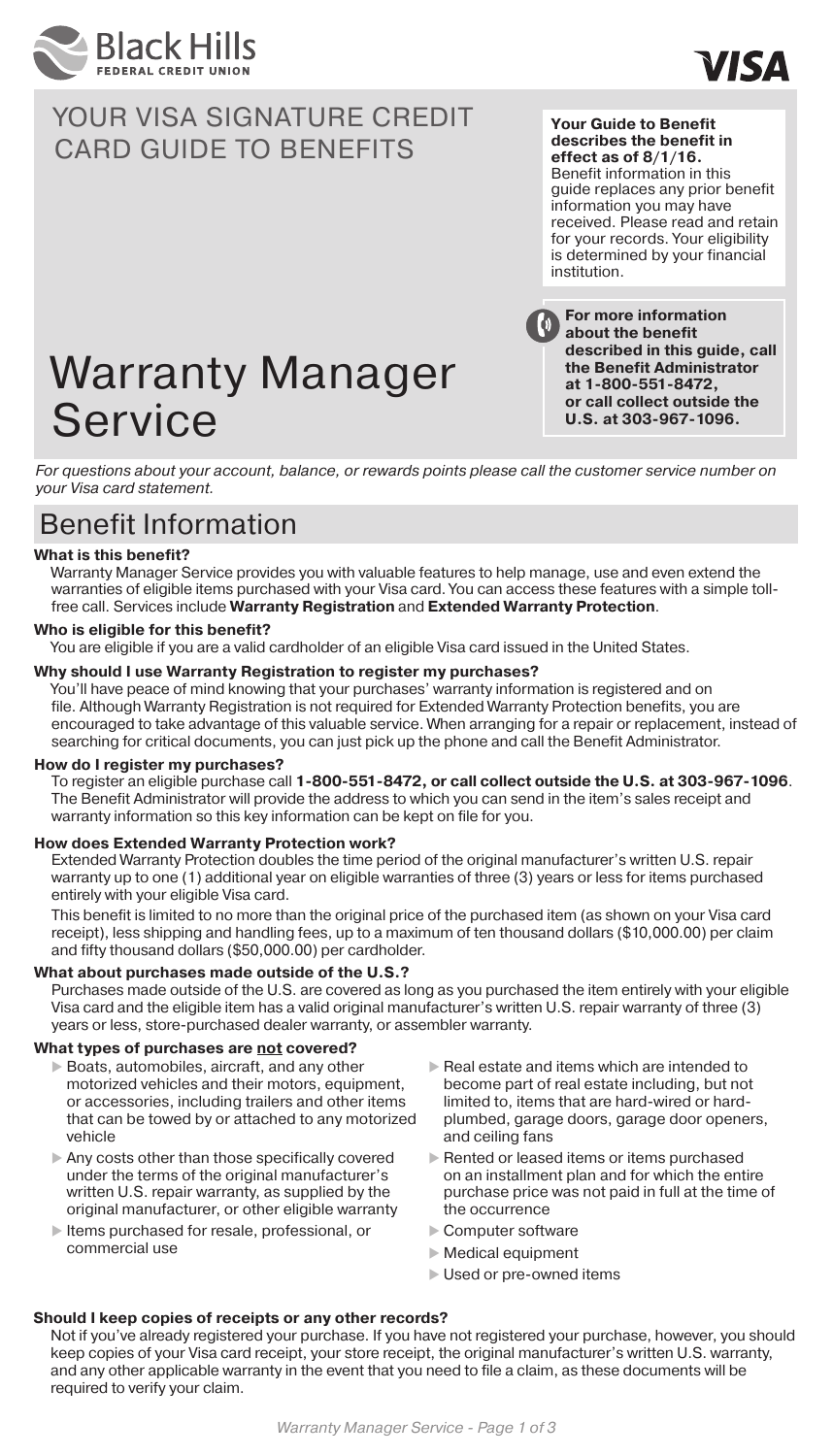## Filing an Extended Warranty Protection Claim

#### **How do I file a claim?**

Call the Benefit Administrator at **1-800-551-8472, or call collect outside the U.S. at 303-967-1096**  immediately after the failure of a covered item.



**Please Note:** If you do not notify the Benefit Administrator within sixty (60) days after the product failure, your claim may be denied.

The Benefit Administrator will ask you for some preliminary claim information, direct you to the appropriate repair facility, and send you the appropriate claim form.

Gift recipients of eligible items are also covered by the claim process. However, a gift recipient must provide all the documents necessary to fully substantiate the claim.



For faster filing, or to learn more about the Warranty Manager Service benefit, visit **www.visa.com/eclaims**

#### **What documents do I need to submit with my claim?**

Complete and sign the claim form sent to you by the Benefit Administrator and submit it **within ninety (90) days of the product failure** along with the following documents:

- Your Visa card receipt
- The itemized store receipt
- A copy of the original manufacturer's written U.S. warranty and any other applicable warranty
- A description and serial number of the item, and

any other documentation deemed necessary to substantiate your claim (this includes bills and, if necessary, a copy of the maintenance record and receipts)

The original repair order

**Please Note:** All claims must be fully substantiated.

#### **How will I be reimbursed?**

If you have substantiated your claim and met the terms and conditions of the benefit, the item will be replaced or repaired **at the Benefit Administrator's discretion**, but for no more than the original purchase price of the covered item as recorded on your Visa card receipt, less shipping and handling fees, up to a maximum of ten thousand dollars (\$10,000.00) per claim, and a maximum of fifty thousand dollars (\$50,000.00) per cardholder.

Under normal circumstances, reimbursement will take place within five (5) business days of receipt and approval of all required documents.

#### **What about repairs?**

Extended Warranty Protection will pay the repair facility directly, or you may go to an authorized repair facility and file a claim for reimbursement. **Only valid and reasonable repairs made at the manufacturer's authorized repair facility are covered.** 

In either case, the Benefit Administrator's payment, replacement, or repair made in good faith will fulfill the obligation under the benefit.

#### **Do I have to file with my insurance company?**

No. However, if you have purchased or received a service contract or Extended Warranty, Extended Warranty Protection is supplemental to, and excess of, that coverage.

#### **ADDITIONAL PROVISIONS FOR WARRANTY MANAGER SERVICE**

This benefit applies only to you, the eligible Visa cardholder, and to whomever receives the eligible gifts you purchase entirely with your eligible Visa card.

You shall use due diligence and do all things reasonable to avoid or diminish any loss or damage to property protected by this benefit. This provision will not be unreasonably applied to avoid claims.

If you make any claim knowing it to be false or fraudulent in any respect including, but not limited to, the cost of repair services, no benefit shall exist for such claim and your benefits may be canceled. Each claimant agrees that representations regarding claims will be accurate and complete. Any and all relevant provisions shall be void in any case of fraud, intentional concealment, or misrepresentation of material fact.

Once you report an occurrence, a claim file will be opened and shall remain open for six (6) months from the date of the damage or theft. No payment will be made on a claim that is not completely substantiated in the manner required by the Benefit Administrator within six (6) months of the date of product failure.

After the Benefit Administrator has paid your claim, all your rights and remedies against any party in respect of this claim will be transferred to the Benefit Administrator to the extent of payment made to you. You must give the Benefit Administrator all assistance as may reasonably be required to secure all rights and remedies.

No legal action for a claim may be brought against the Provider until sixty (60) days after the Provider receives Proof of Loss. No legal action against the Provider may be brought more than two (2) years after the time for giving Proof of Loss. Further, no legal action may be brought against the Provider unless all the terms of this Guide to Benefit have been complied with fully.

The benefit is provided to eligible Visa cardholders at no additional cost. The terms and conditions contained in this Guide to Benefit may be modified by subsequent endorsements. Modifications to the terms and conditions may be provided via additional Guide to Benefit mailings, statement inserts, or statement messages. The benefit described in this Guide to Benefit will not apply to Visa cardholders whose accounts have been suspended or canceled.